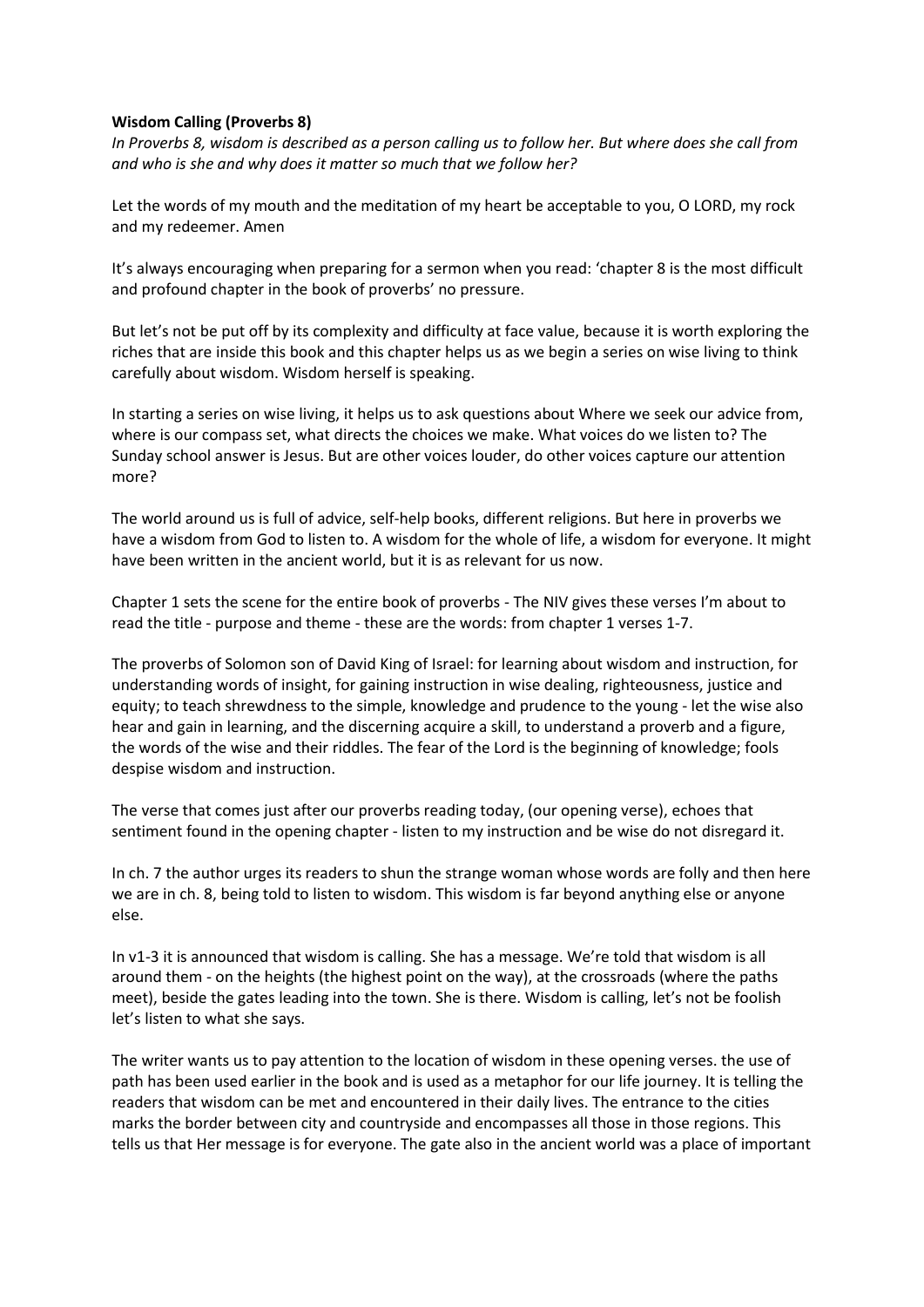decision making. This is from where wisdom speaks. The scene is being set about the importance of encountering wisdom.

So wisdom is calling to those in her hearing. It's not a whisper, she cries out. And In verses 5-11 which we haven't read this morning wisdom talks about her desire for humans to acquire for themselves prudence (cautiousness - being cautious), intelligence, instruction and wisdom. Throughout the book of proverbs there are comparisons between wisdom and folly (lack of good sense - foolishness).

In v12-21 she introduces herself and shows her character - in v14 she says she owns good advice, resourcefulness, understanding and strength. They are part of her. These are characteristics of God. Wisdom and God are connected by their very nature.

In v17 we are informed that wisdom is not hard to find, not hard to attain but must be pursued.

Do we pursue wisdom.? This to my mind Rings a bell with Jesus own words 'Matthew 7:7-8' Ask and it will be given to you; seek and you will find; knock and the door will be opened to you. For everyone who asks receives; the one who seeks finds; and to the one who knocks, the door will be opened. Jesus words are in relation to prayer. But Wisdom also here is something we're told to pursue - to ask God for. King Solomon asked God for wisdom so that he would rule his people well. (1 kings 3:1-15) Wisdom wants her hearers to pursue her to ask for her.

Who is wisdom? Wisdom is aligning herself with God and creation In v22-31. The words are beautifully poetic. Describing creation and wisdoms presence within it.

In V 23 Wisdom says she was around before the creation of the world. This reminds me of the beginning of Genesis 'In the beginning God created the heavens and the earth. Now the earth was formless and empty, darkness was over the surface of the deep, and the Spirit of God was hovering over the waters.'

In verses 24-29 she talks about her presence when God created - when there were no deeps, when the mountains were settled.

And in verse 30 to 31 she goes further and says she was the architect of creation - 'then I was beside him like a master worker and I was daily his delight rejoicing before him always, rejoicing in his inhabited world and delighting in the human race.'

What are the reasons given as to why we should listen? Who is she? Wisdom has been personified in this chapter and there is much belief and evidence that wisdom is used to depict God the Holy Spirit. At work in the world in and around us.

Wisdom shares God's characteristics and was with him in the beginning. There is also a connection between wisdom and Jesus. In the NT Jesus is seen as personification of Old Testament wisdom - Jesus was God's word/wisdom made flesh (John 1:1-3), he too was involved in creation and sustaining the world (Col. 1:15-20; Hebrews 1:2-3) just as wisdom is depicted as doing here.

Our God is father, son and Holy Spirit and proverbs 8 gives insight into the work of the Holy Spirit. Wisdom in the world. God's wisdom through his Holy Spirit is in you, it's in me, it's in all of us who have asked Jesus to be king of our lives, to have his spirit in us. The bible shows us who He is and the wisdom he imparts.